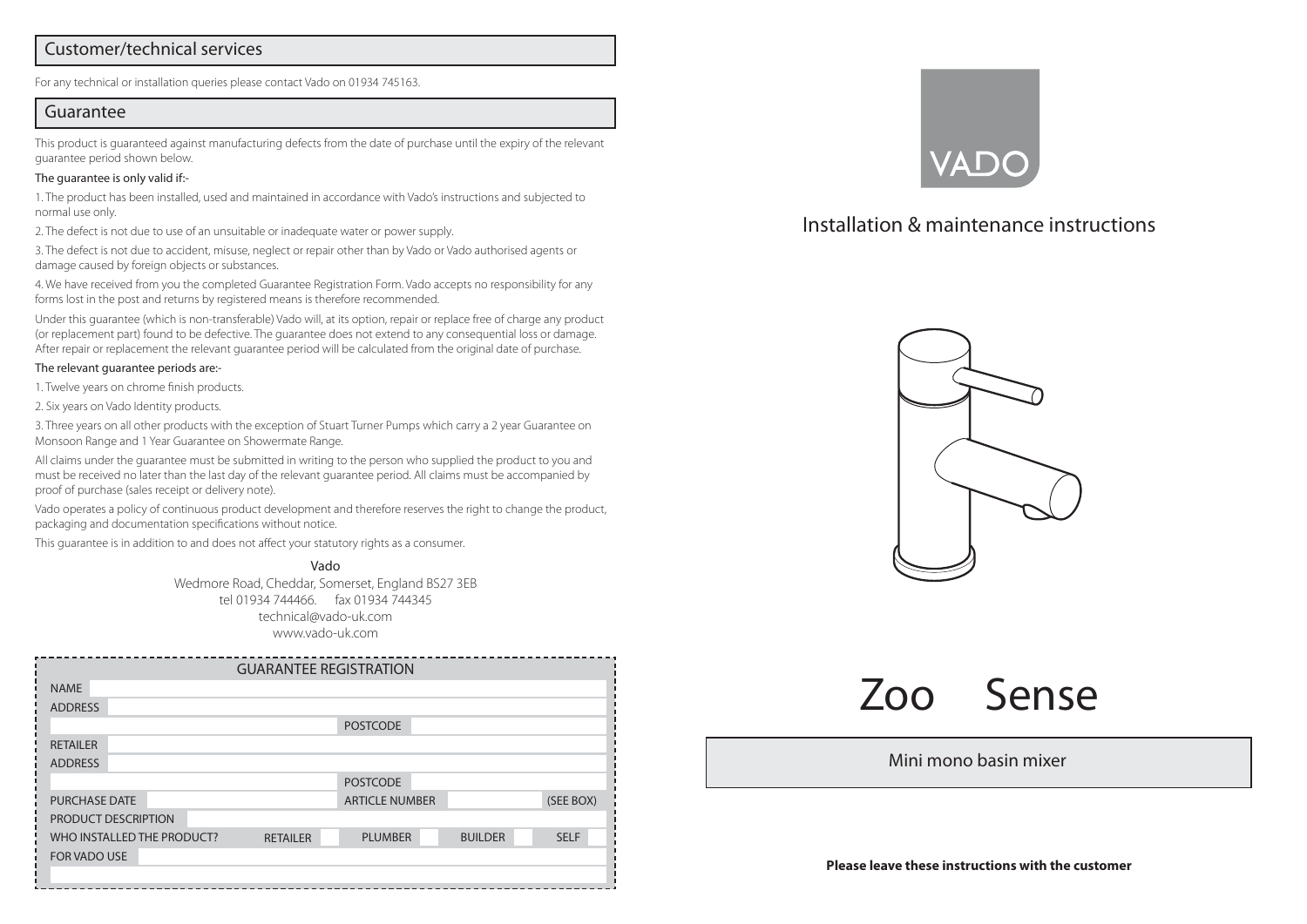# Important - please read

Please read these instructions carefully before starting installation and keep for future reference.

Remove all packaging and check the product for missing parts or damage before starting installation.

Any alterations made to this product and fittings may infringe water regulations and will invalidate the guarantee.

The installation must comply with all Local/National Water Supply Authority Regulations/Byelaws and Building and Plumbing (UK:BS6700) Regulations.

We strongly recommend that you use a qualified and registered plumber.

# General installation

These fittings are mixing devices and therefore water supplies must be reasonably balanced.

Where connections are made to the mains cold water supply, WRC approved single check valves must be fitted to both hot and cold inlets. This is a stated requirement of Water Supply (Water Fittings) Regulations 1999 Schedule 2, Section 15.

Before making any inlet pipe connections, all supply pipes MUST be thoroughly flushed to remove debris. Failure to do so could result in damage or low flow from the mixer unit. Water Supply (Water Fittings) Regulations 1999 Schedule 2, Section 13.

The fitting of isolating valves to the inlet feeds is advised for ease of maintenance.

Please take great care when installing this mixer not to damage its surface.

Please note if installing in an enclosed environment, access should be left for servicing and maintenance. No costs relating to inadequate access can be accepted.

# Care of the mixer

Our products are finished to the highest standard and due care needs to be taken to ensure their looks are retained.

We recommend cleaning all products with a soft damp cloth ONLY and advise strongly against the use of ALL cleaning products i.e. powders and liquids.

If the above instructions are not followed this will invalidate your guarantee in the event of a problem occurring.

# Installers/users notes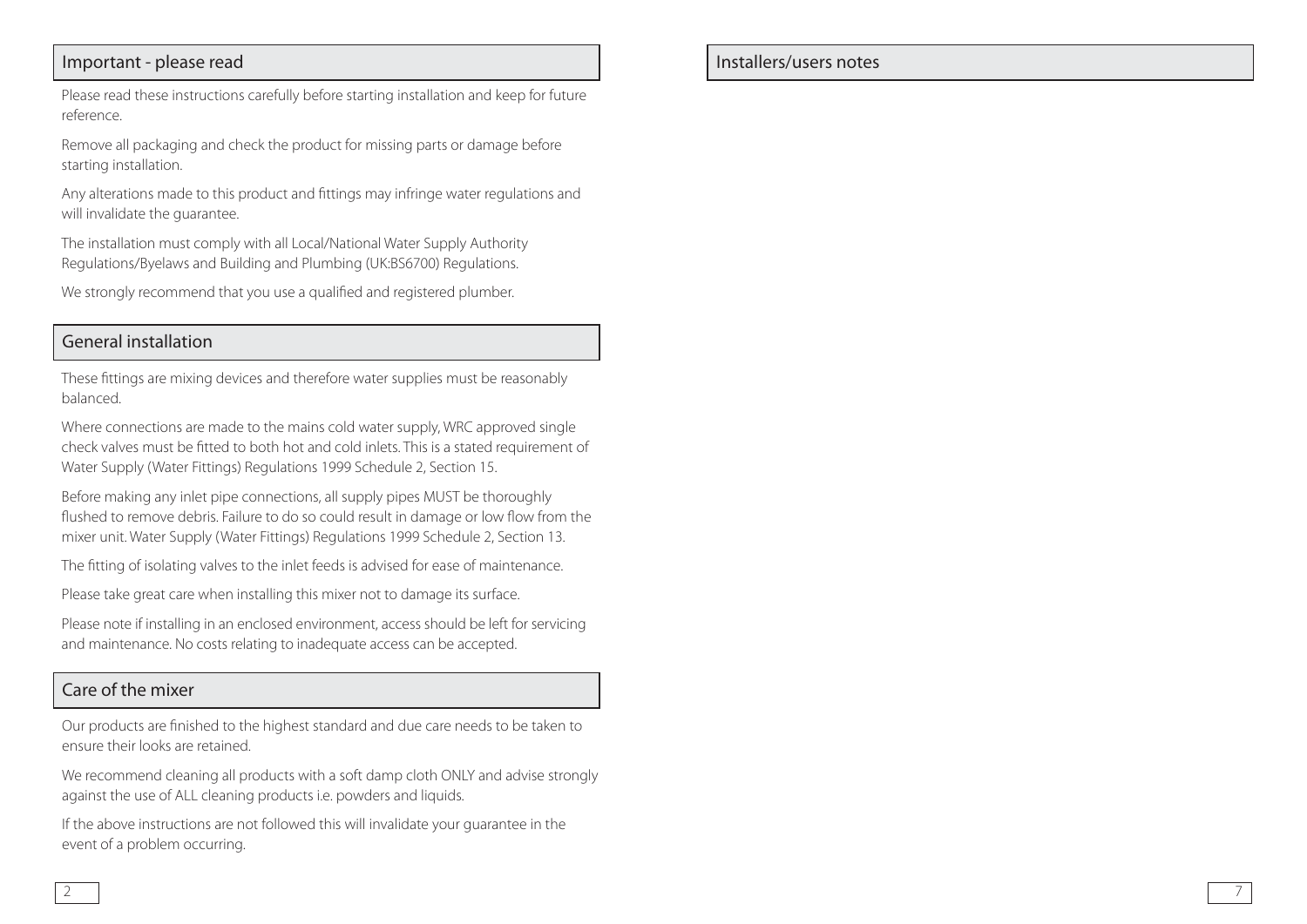# Installers/users notes



# Operating Specifications

Operating Pressure: Minimum operating pressure 0.5 bar Maximum operating pressure 5 bar